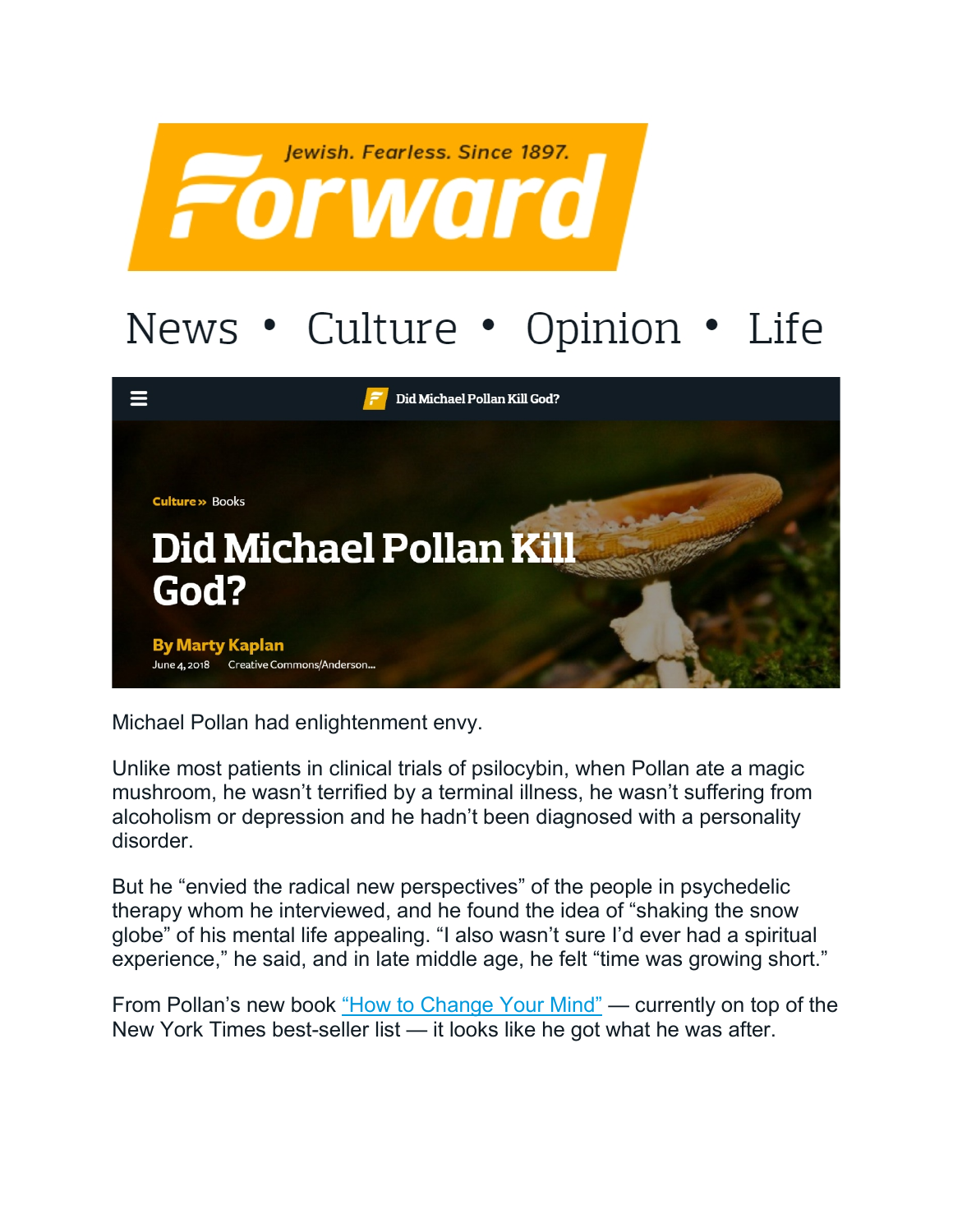But Pollan's account of his journey contests the value or necessity of millennia of spiritual struggles, ages of religious insights and even, most radically, belief in the existence of God.

His lyric depiction of his "egoless, nondual state of consciousness," of the "obliteration" of the very category of "personal," of his "I" who was nevertheless not his self, and who was "unbounded by any body" and had "no desires of any kind," reminded me of William James's case studies in ["The](http://www.gutenberg.org/files/621/621-h/621-h.html)  [Varieties of Religious Experience."](http://www.gutenberg.org/files/621/621-h/621-h.html) Mystical experiences, James wrote, qualify, as "states of knowledge. They are states of insight into depths of truth unplumbed by the discursive intellect. They are illuminations, revelations, full of significance and importance."

But if a single psilocybin trip could rewire Pollan's brain, or ours, in the way that Buddhist monks take lifetimes to achieve, are the years we spend wrestling with faith, or ragging ourselves for being lousy meditators, just a waste of time?

Did Pollan really eat his way to a spiritual experience, or was it just a chemical experience — is there even a difference? If 'shrooms open doors to the depths of ineffable truths, does it really matter if God is dead or not?

By the time I hit middle age, I'd worked out my answer to "Is God dead?" without benefit of psychedelics. I got there in stages, like Kübler-Ross's five stages of dealing with death, only instead of denial, anger, bargaining, depression and acceptance, for me it was faith, reason, nihilism, mysticism and omg-we've-run-out-of-diapers.

I grew up in the same Newark neighborhood that Philip Roth did, though a generation later. Orthodoxy failed me when I asked my mother, who kept a kosher home, why it was OK for us to eat spare ribs at Ming's on Sunday nights, and she explained that God was not troubled when our kind of Jews, the Jews of the Weequahic section, made common sense accommodations to modern life. Except, of course, when it came to dating shiksas, which carried a mandatory sentence of "he's dead to me."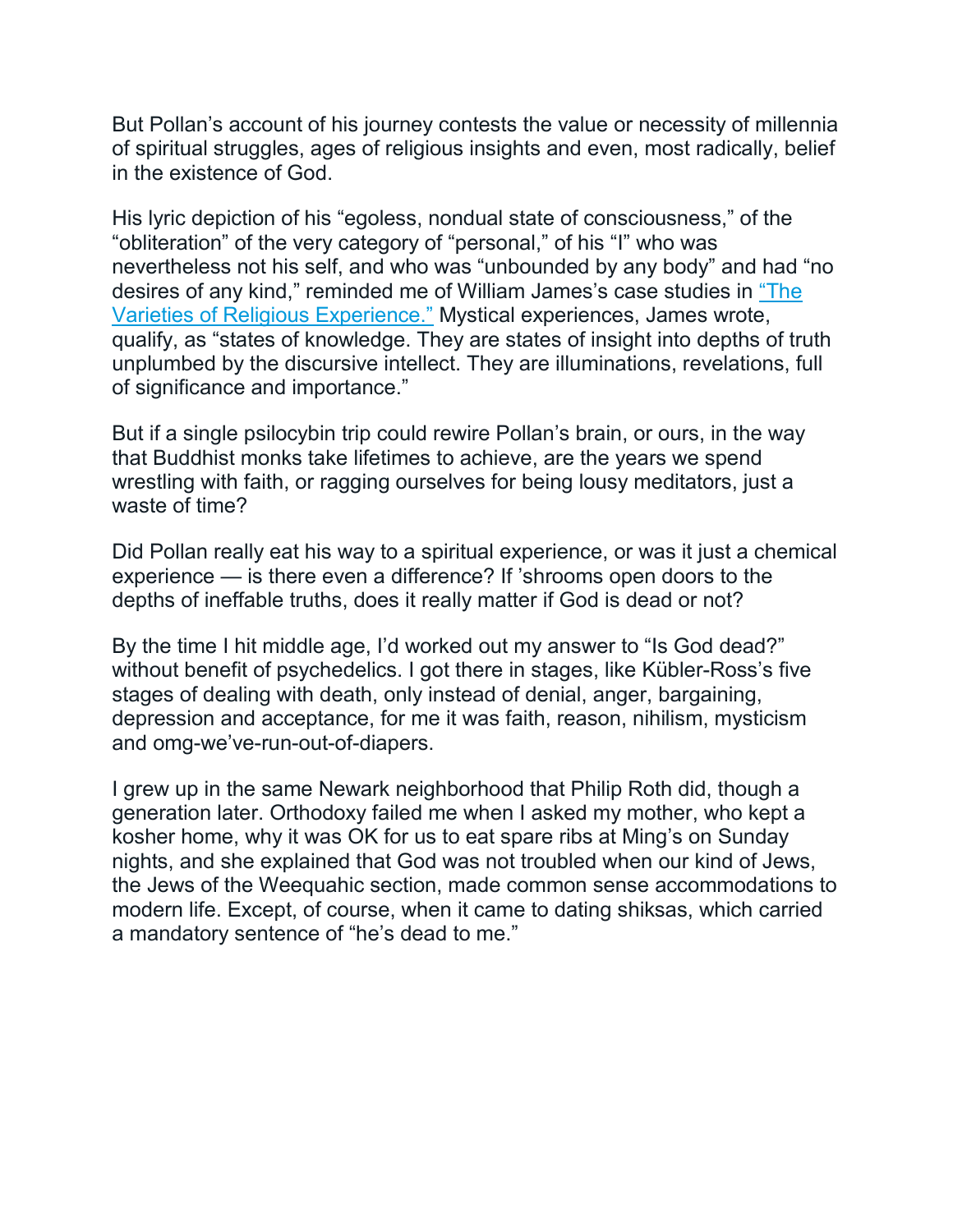



## Oh Kaplan, My Kaplan

Through the loophole of reasonableness that she opened, I drove a truck bearing I $\heartsuit$ SCIENCE license plates. Culturally, I couldn't have been more Jewish, but theologically, I became the Voltaire of Schuyler Avenue. Like 12- year-old Ozzie Freedman in Roth's ["The Conversion of the Jews,"](https://www.theparisreview.org/fiction/4830/the-conversion-of-the-jews-philip-roth) the 12year-old me challenged God's power, questioned God's morality, even disputed God's existence. By the time I went off to college, it was to become a molecular biologist – to learn the scientific method and master the evidence for the secular materialist account of life.

But I also learned in college that ruthless doubt, once unleashed, can lay waste to more than childhood faith. It can reduce love to libido, altruism to evolution, justice to privilege, science to politics, taste to class, virtue to tribe, merit to luck, skepticism to cynicism and meaning to myth. I know that there are happy atheists, but it was to the dead end of dread that relentless rationality led me. It also led me to leave J.D. Watson's lab and seek out new mentors: Fyodor Dostoevsky, Friedrich Nietzsche and Samuel Beckett.

What rescued me from nihilism was finding God everywhere, except in religion. That's what I suspect a rising number of Americans mean when they tell pollsters that they're ["spiritual but not religious."](http://www.pewresearch.org/fact-tank/2017/09/06/more-americans-now-say-theyre-spiritual-but-not-religious/) For me, it was meditation that set me on that path. I took it up as an adult, to stop grinding my teeth, but meditation took me to a kind of DIY mysticism. My toolkit has ranged from [Rumi](https://www.poets.org/poetsorg/poet/jalal-al-din-rumi) to [Ken Wilber,](https://www.amazon.com/Brief-History-Everything-20th-Anniversary/dp/1611804523/?tag=thefor03-20) from Huxley's [perennial philosophy](https://www.amazon.com/Perennial-Philosophy-Aldous-Huxley/dp/0061724947?tag=thefor03-20) to Heschel's [radical amazement,](http://www.awakin.org/read/view.php?tid=1080) from mindfulness to gratitude — to being dumbstruck with awe at nature, at art, at my newborn babies' fingers curled around mine, at Katz's pastrami, at the starry sublime.

Still, I'm not much of a mystic – I bet I spend more time sleepwalking than mindfully experiencing the moment. But quotidian reality, if we remember to notice it, can be a portal to enlightenment. "I had developed a set of fairly dependable mental algorithms for navigating whatever life threw at me,"